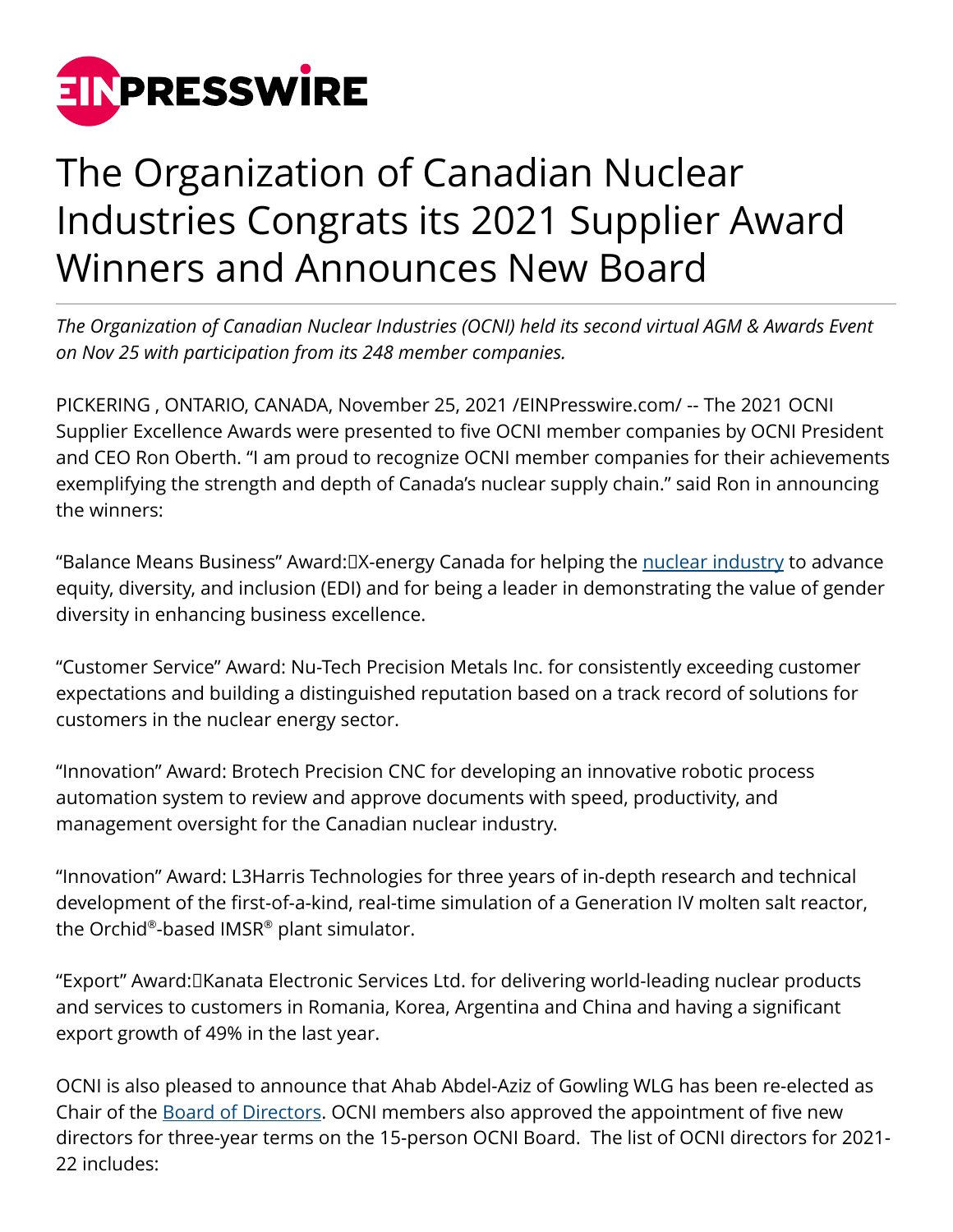Ahab Abdel-Aziz of Gowling WLG - Chair Desiree Norwegian of Atunda Inc. – Vice-Chair Tanya Bodiroga of AMAG Inc. – Secretary Doug Brophy of United Engineers & Constructors, Inc. - Treasurer Alex Sakuta of Promation Nuclear – returning Andrew Lawrence of Deep Trekker - returning Domenica Macasevic of Trillium Flow Technologies - returning Fabricia Piñeiro of Westinghouse – returning Mario Pieries of Hatch – returning Michael Chatlani of L3Harris – returning Amy Gottschling of Kinectrics – newly appointed Lisa McBride of GE Hitachi Nuclear – newly appointed Matt MacDonald of Aecon – newly appointed Natalie Cutler of BWXT – newly appointed Simona Besnea of SNC-Lavalin – newly appointed

-30-

Organization of Canadian Nuclear Industries (OCNI) is an association of more than 240 suppliers to the Canadian and international nuclear industry that employ more than 15,000 highly skilled and specialized engineers, technologists, and trades people. OCNI companies design reactors, manufacture major equipment and components, and provide engineering services and support to CANDU nuclear power plants in Canada as well as to CANDU and Light Water Reactor (LWR) plants in offshore markets.

Dr. Ronald Oberth **OCNI** 9058300073